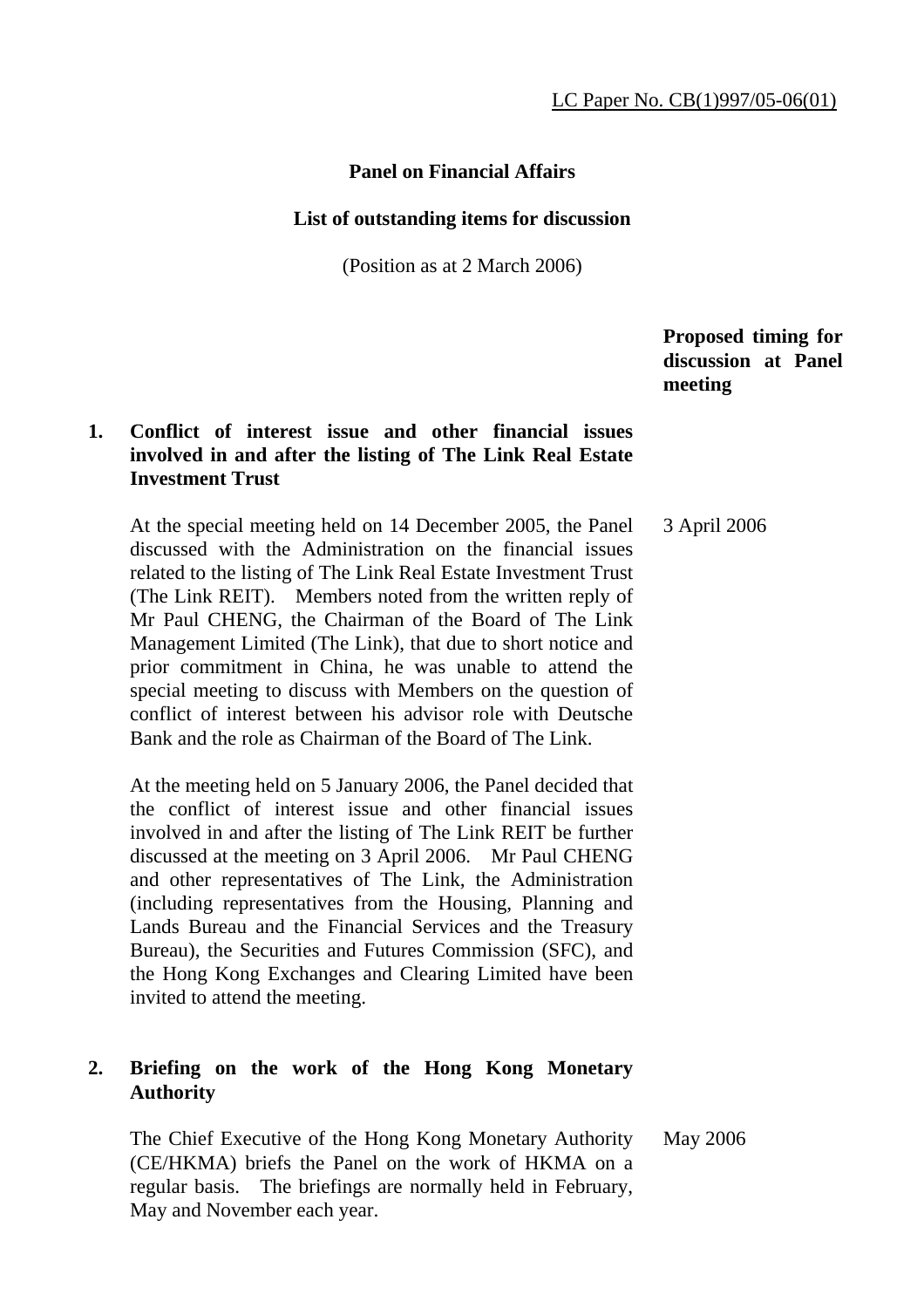# **3. Briefing by the Hong Kong Monetary Authority on the development of capital and disclosure rules to be made under the Banking (Amendment) Ordinance 2005**

 The Banking (Amendment) Ordinance 2005 was enacted in July 2005 to provide a legal framework for the implementation of Basel II in Hong Kong (i.e. the revised capital adequacy regime for authorized institutions (AIs) promulgated by the Basel Committee on Banking Supervision (BCBS) in 2004). Among other things, the Amendment Ordinance provides the HKMA with a rule making power to prescribe capital and disclosure rules on the manner of calculating AIs' capital adequacy ratio (CAR) and requirements on public disclosure of AIs' financial affairs including the CAR. These rules are subsidiary legislation subject to negative vetting by LegCo. May 2006

 The HKMA proposes to brief the Panel in May 2006 on the progress of developing the capital and disclosure rules. The Administration plans to table the relevant subsidiary legislation before LegCo for negative vetting by mid-2006. The HKMA plans to implement Basel II in Hong Kong from 1 January 2007 to tie in with BCBS's timetable.

## **4. Briefing by the Financial Secretary on Hong Kong's latest overall economic situation**

 The Panel has invited the FS to brief the Panel and all other LegCo Members on macro economic issues on a periodic basis since mid-1999. The briefing is normally held in June and December each year. June 2006

#### **5. Proposal to write off a judgement debt**

 At the Panel meeting held on 6 June 2005, members were briefed on the Administration's proposal to write off the judgement debt owed to the Government by an auctioneer hired by the former Government Supplies Department to conduct commercial disposal of unserviceable or obsolete government stores and confiscated goods which was considered irrecoverable. Members expressed concerns To be confirmed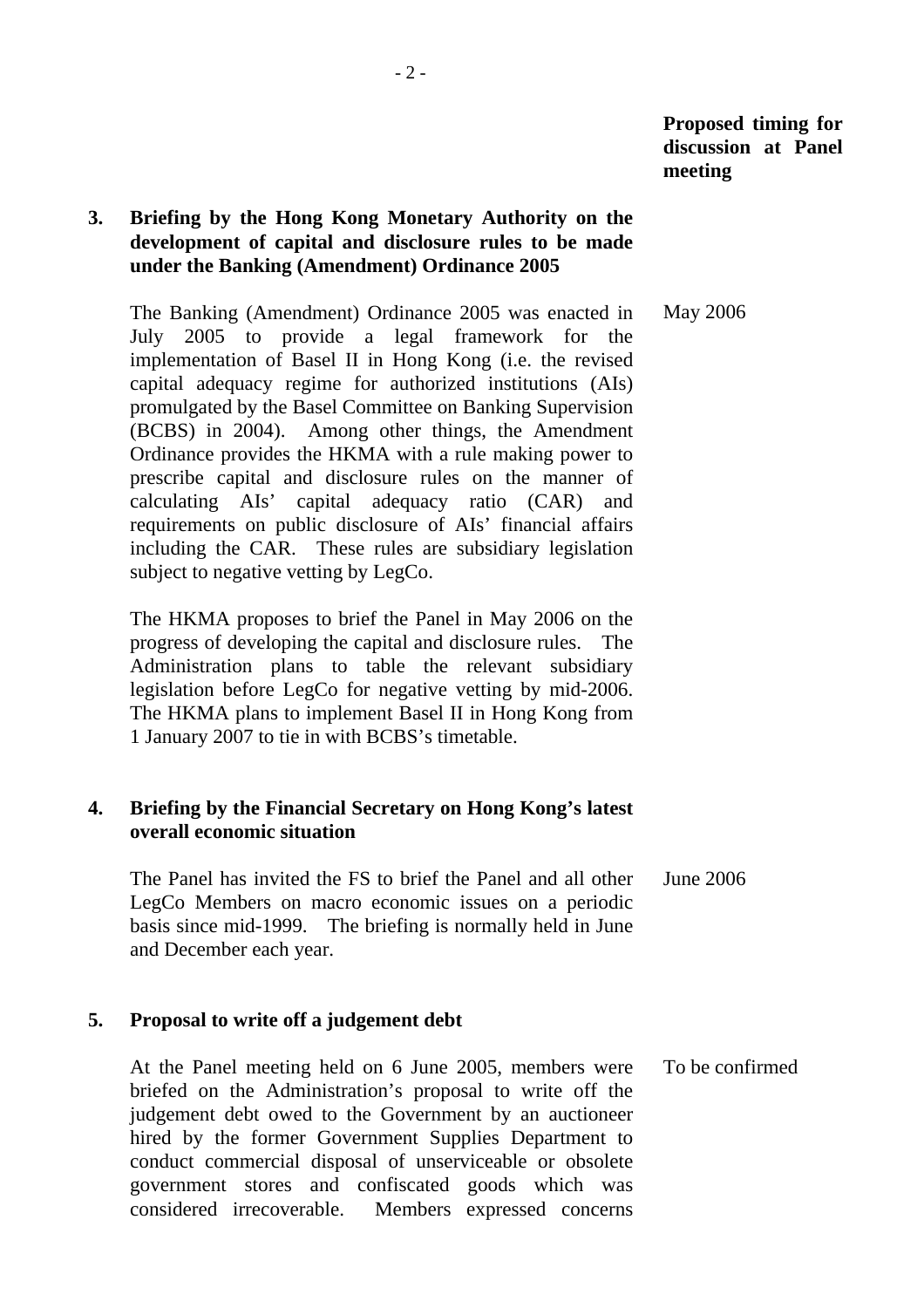about actions taken by the Administration to recover the outstanding payments from the auctioneer and details of the Administration's internal investigation on the case including the disciplinary proceedings taken against the involving civil servants. It was agreed that the Panel would further discuss the proposal in due course after the Administration had provided the supplementary information requested by members.

 The Administration plans to further consult the Panel on its proposal to write off the judgement debt in due course and then seek the approval of the Finance Committee on the proposal.

#### **6. Briefing on the draft Companies (Amendment) Bill 2006**

 The Companies (Amendment) Bill 2006 aims to enable the introduction of a scriptless securities market allowing securities to be issued and transferred electronically. The Bill has been included in the Legislative Programme 2005-06 provided by the Administration in October 2005. To be confirmed

 As advised by the Administration on 24 November 2005, the SFC is considering the way forward and the corresponding legislative amendments, and will brief the Panel on the way forward in due course.

#### **7. Consultancy study on the feasibility of establishing insurance Policyholders' Protection Funds in Hong Kong**

 The Administration commissioned a consultancy study on the feasibility of establishing Policyholders' Protection Funds (PPFs) in Hong Kong in late 2002 and conducted a consultation exercise from December 2003 to March 2004 to invite public views on whether and how PPFs should be introduced in Hong Kong. To be confirmed

 At the Panel meeting on 1 March 2004, members were briefed on the findings of the consultancy study and proposed PPF options. The Administration undertook to consult the Panel on the way forward after the public consultation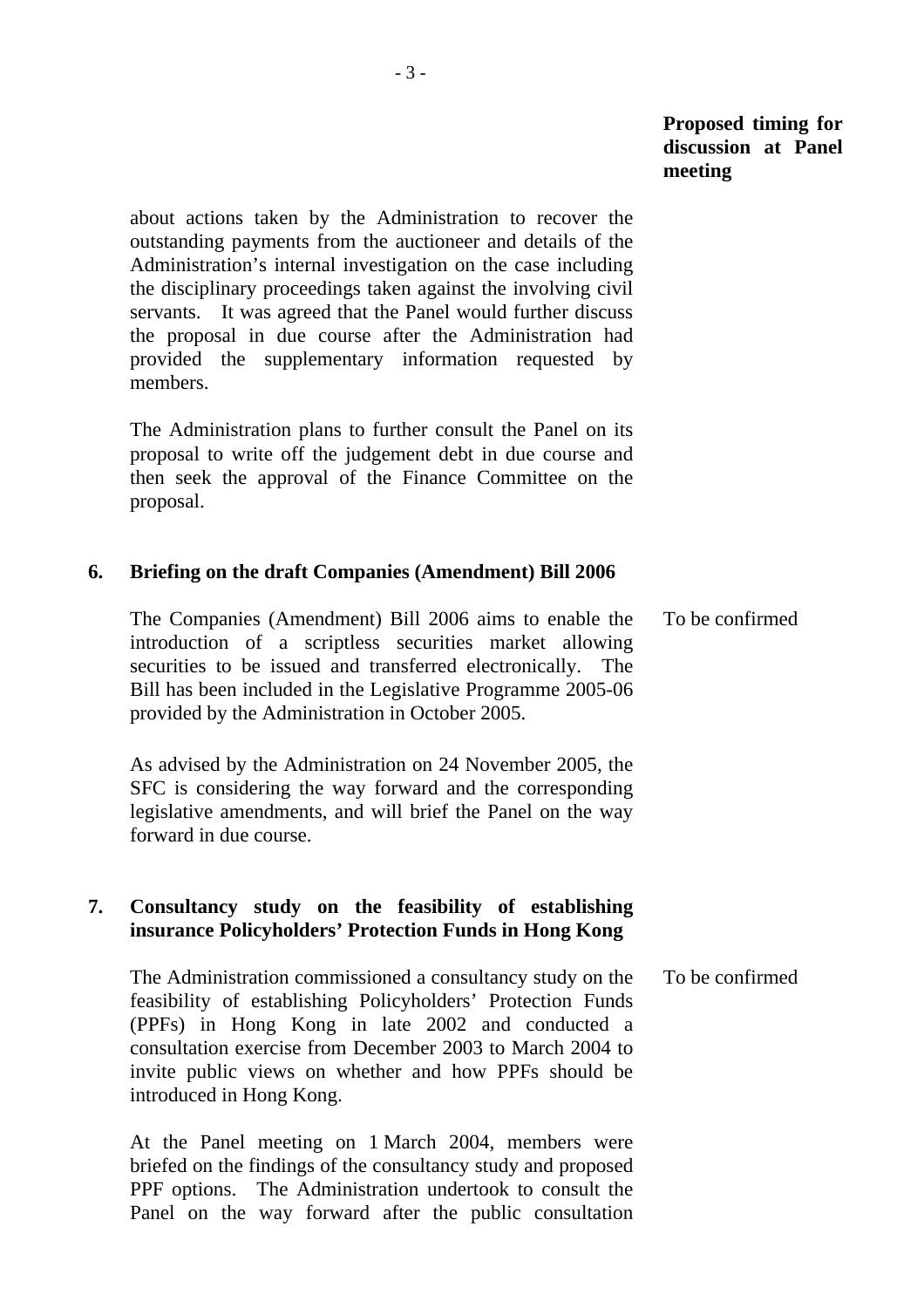exercise.

 As advised by the Administration on 24 November 2005, the Consultant is required to produce a final report on stage 1 of the study commenting on the desirability and feasibility of introducing a Policyholders' Protection Funds scheme in Hong Kong. According to the current work progress, more time is still required for the Consultant to finalize its draft final report for further discussions with the Commissioner of Insurance (C of I). The Administration is monitoring the work of the Consultant and will brief the Panel once it is ready to do so.

## **8. Consultancy study on the supervisory framework of the assets of long term insurers in Hong Kong**

 In October 2003, the Administration commissioned the consultancy study to examine the effectiveness of the current supervisory framework and to assess the need for further enhancement of the current framework for the protection of policyholders in Hong Kong. To be confirmed

 As advised by the Administration on 24 November 2005, the Consultant is undertaking a detailed study of various possible options for enhancing the asset safeguarding mechanism and asset valuation framework. According to current work progress, it is expected that the Consultant could finalize a Third Report and start drafting a public consultation paper for consideration by the C of I in the next few months. The Administration is keeping in view the progress of the consultancy study and will brief the Panel once it is ready to do so.

#### **9. Scheme for outsourcing summary bankruptcy cases**

 The purpose of the Bankruptcy (Amendment) Bill 2004 is to empower the Official Receiver to outsource debtor-petition summary bankruptcy cases to private-sector insolvency practitioners. The Bills Committee on Bankruptcy (Amendment) Bill 2004 requested the Administration to review the outsourcing scheme after implementation of the To be confirmed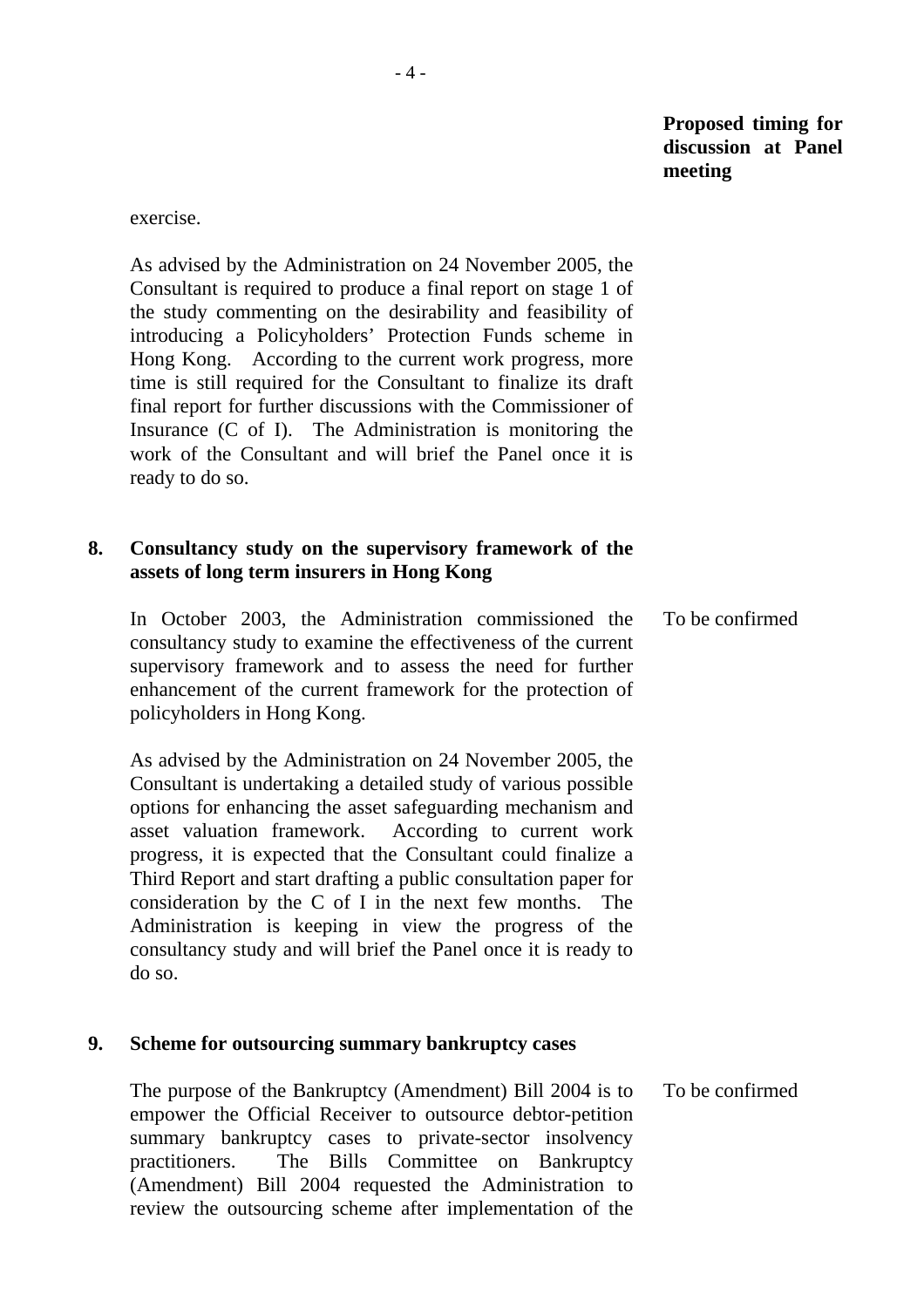scheme. The Secretary for Financial Services and the Treasury undertook in his speech during the resumption of the Second Reading debate on the Bill at the Council meeting on 6 July 2005 that the Administration would review the outsourcing scheme 24 months after implementation of the scheme and report the outcome of the review to the LegCo.

 The Administration has been invited to report the outcome of the review to the Panel in due course.

#### **10. Review of the Inland Revenue Ordinance**

 In response to Hon TAM Heung-man's suggestion for the Administration to review the Inland Revenue Ordinance (IRO), five organizations/individuals have forwarded their submissions to the Panel on the subject in early 2005. To be confirmed

 In its reply dated 11 August 2005, the Financial Services and the Treasury Bureau (FSTB) advised that it had, in conjunction with the Inland Revenue Department (IRD), reviewed the issues set out in the submissions, and they would take the following actions:

- (a) For those issues which are tax relief proposals, FSTB will review the issues with the FS in preparing next year's budget;
- (b) For those issues which involve the interpretation of the IRO and IRD's administrative practices, IRD and the Joint Liaison Committee on Taxation (JLCT) are working together to conduct in-depth reviews on these as appropriate. The Administration believes that most of the issues have been or could be dealt with through the issuance of new or revised Departmental Interpretation and Practice Notes;
- (c) For those issues with no details given, IRD will approach the parties concerned to better understand the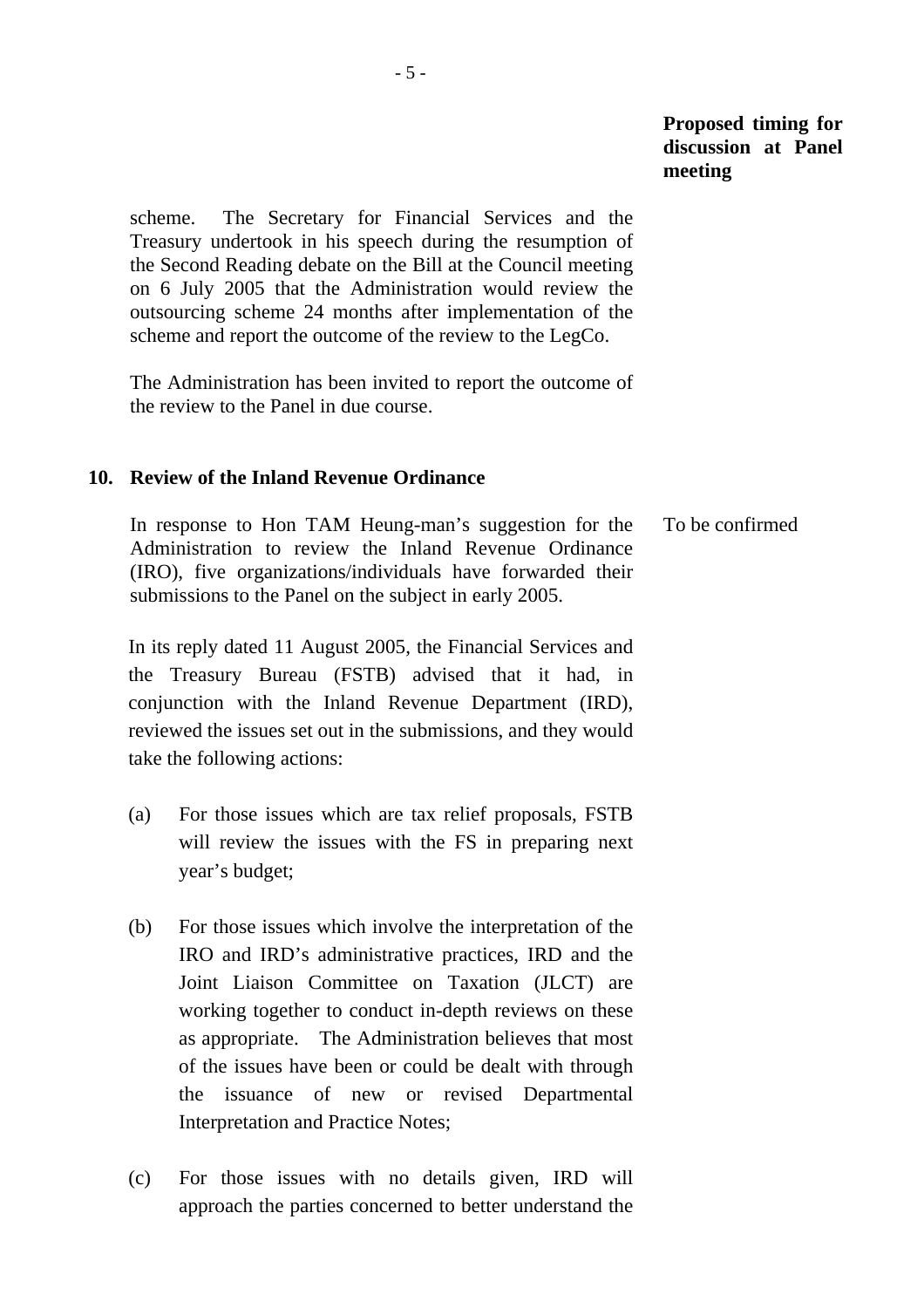problems; and

 (d) FSTB has forwarded the submissions to JLCT, and will keep the Panel informed of any substantial comments from **ILCT**.

 To facilitate members' consideration of Hon TAM Heung-man's suggestion for the Panel to discuss the above subject at a future meeting, the Administration has been invited to update the Panel in writing on the progress of the actions referred to in items (b), (c) and (d) above before the end of December 2005. Members were informed of the position vide LC Paper No. CB(1)2260/04-05 issued on 13 September 2005.

 The Administration provided a further written response with an update on the actions referred to in items (b), (c), and (d) above in January 2006. The written response was issued to members vide LC Paper No. CB(1)985/05-06(01) on 27 February 2006.

### **11. Introduction of a new category of "travel insurance agents"**

 At the Panel meeting held on 4 July 2005, members were briefed on the Administration's proposal to introduce a new category of "travel insurance agents" to facilitate travel agents to be registered as insurance agents for the sale of travel insurance. Members expressed reservation on whether the proposal was the best option to achieve the policy objective of encouraging Hong Kong people to take out travel insurance before they travel. The Administration was requested to give further thought to the proposal and consider how the grave concern expressed by the insurance intermediaries could be addressed. To be confirmed

 At the Panel meeting held on 5 December 2005, members were briefed on the progress of the proposal. Members noted that the insurance industry had accepted the proposal after further discussion with the Administration. The Administration was requested to report to the Panel on the implementation of the "travel insurance agents" registration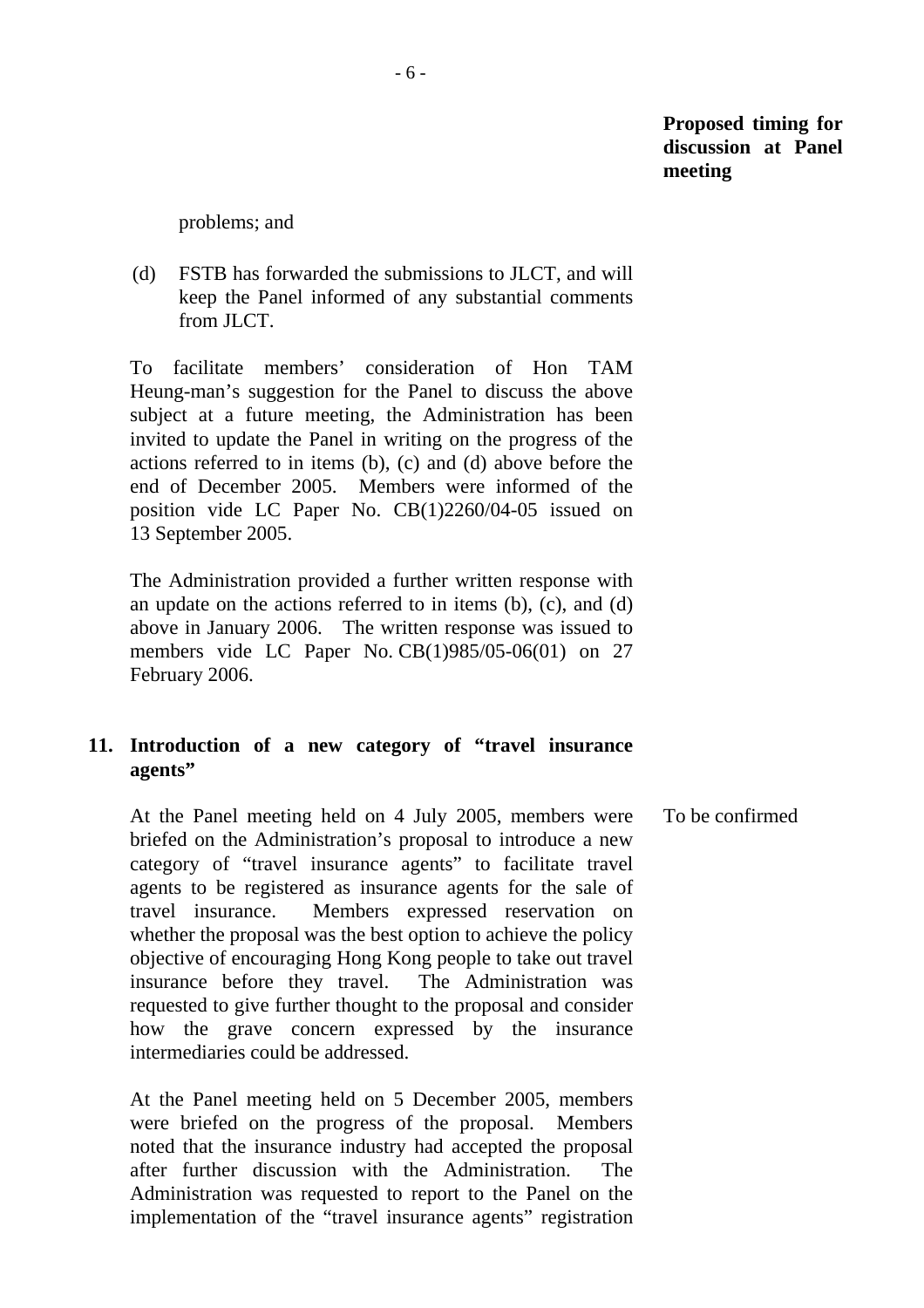system about one year after the implementation of the system, including information on the number and percentage of travel agents who have passed the "Travel Insurance Agents Examination" and registered under the system, and the Administration's assessment of the effectiveness of the registration system and the impact of the system on the professional standards of insurance intermediaries.

## **12. Proposal on sale and outsourcing of the funding and administration of loans made to students**

 At the Panel meeting held on 5 January 2006, the Administration briefed Members on its plan to sell off the portfolio and outsource the funding and administration of non means-tested student loans to the private sector. Given the possible impact of the proposal on the students having loans under the two non-means tested loan schemes concerned, Members urged the Administration to consult the Panel on Education (Education Panel) and relevant student bodies on the proposal before reverting to the Panel. To be confirmed

 When the subject was discussed at the special meeting of the Education Panel held on 26 January 2006, the following motion was passed:

"本委員會反對政府將免入息審查學生貸款 出售和外判予私營機構,並要求政府盡快完成 檢討整個學生貸款計劃,以達至協助有需要之 學生完成學業,而不至於畢業後長期負債。"

#### (English translation)

"That this Panel opposes the sale of the Government's non-means-tested student loan portfolio and the outsourcing of the funding and administration of these loan schemes to the private sector, and requests that the overall review of all student loan schemes be completed expeditiously for the purpose of providing assistance to the needy students to enable them to finish their studies without having to repay debts over a prolonged period of time after graduation."